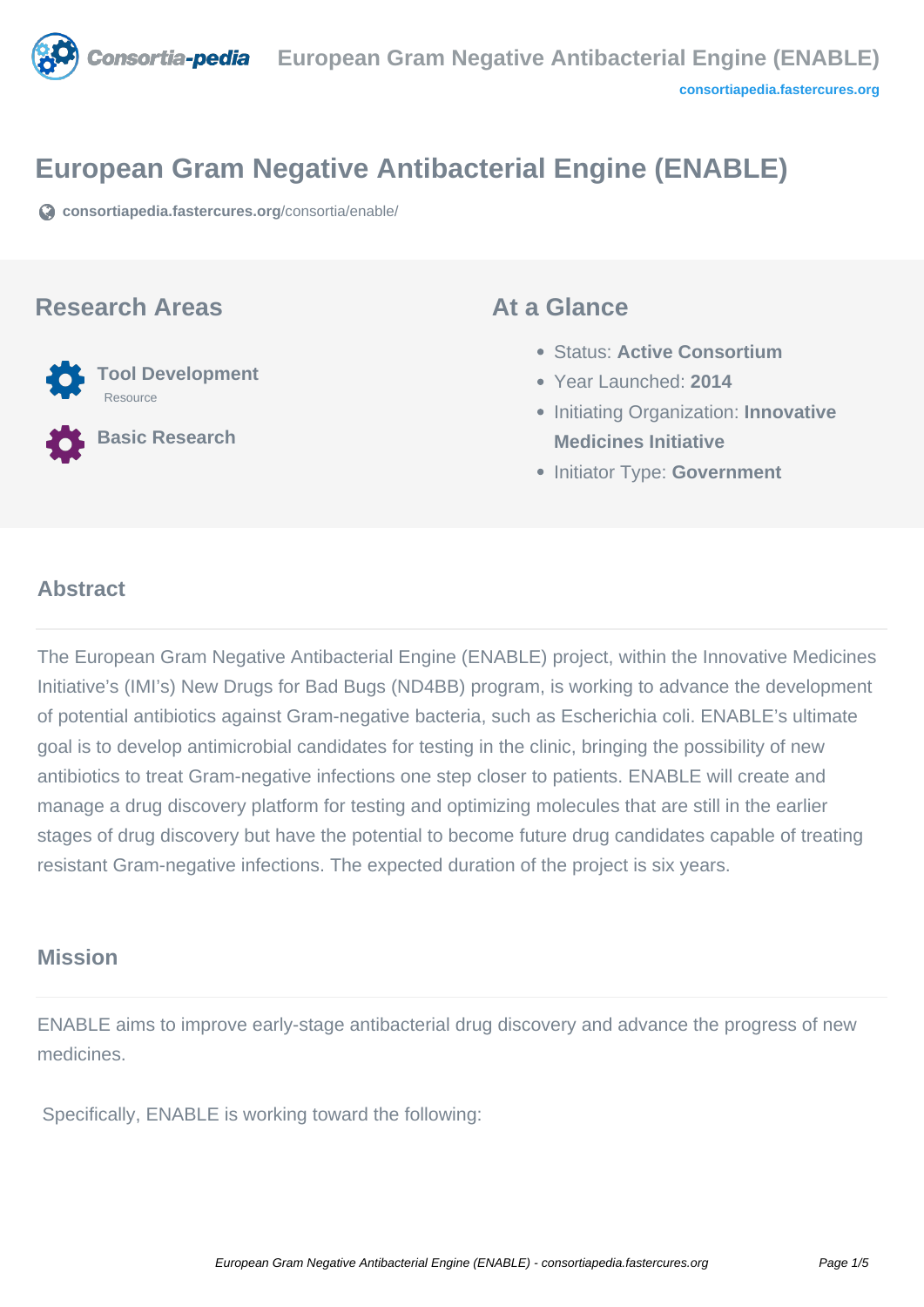

## **Consortium History**

February 2014: ENABLE was launched.

 March 2014: ENABLE launched its first open call for promising Gram-negative programs. May 2014: ENABLE launched its second open call for promising Gram-negative programs. June 2014: ENABLE presented at BIO in San Diego, Calif.

#### **Structure & Governance**

ENABLE is an IMI projects and is subject to its rules and regulations for setting up a governance board.

The total cost of the project is €101 million, with €58.9 million from the European Commission via IMI. This project is funded by the IMI, a public-private partnership between the European Union (EU) and the European Federation of Pharmaceutical Industries and Associations (EFPIA), resources of which are composed of financial contributions from the EU Seventh Framework Programme and in kind contributions from EFPIA members. Large pharmaceutical companies participating in IMI projects do not receive IMI funding.

## **Intellectual Property**

ENABLE puts into practice principles of collaboration and open innovation through an intellectual property (IP) agreement that was tailored to meet the needs of the project. A key aspect of the agreement is that it allows improvements made to a molecule within the project to be assigned to the original molecule owner. At the same time, there are agreed mechanisms to compensate those partners that contributed to the improvements. The project therefore represents an opportunity to enhance, in an open and transparent way, the collaborative impact of pharmaceutical research, and the IP policy could prove inspirational for research and development collaborations in other disease areas.

 The IMI IP policy governs the IP regime of all projects funded by the IMI Joint Undertaking. To assist with specific IP queries, IMI has set up a dedicated IP Helpdesk, which can be contacted by emailing IMI-IP-Helpdesk@imi.europa.eu. The IMI IP policy can be accessed at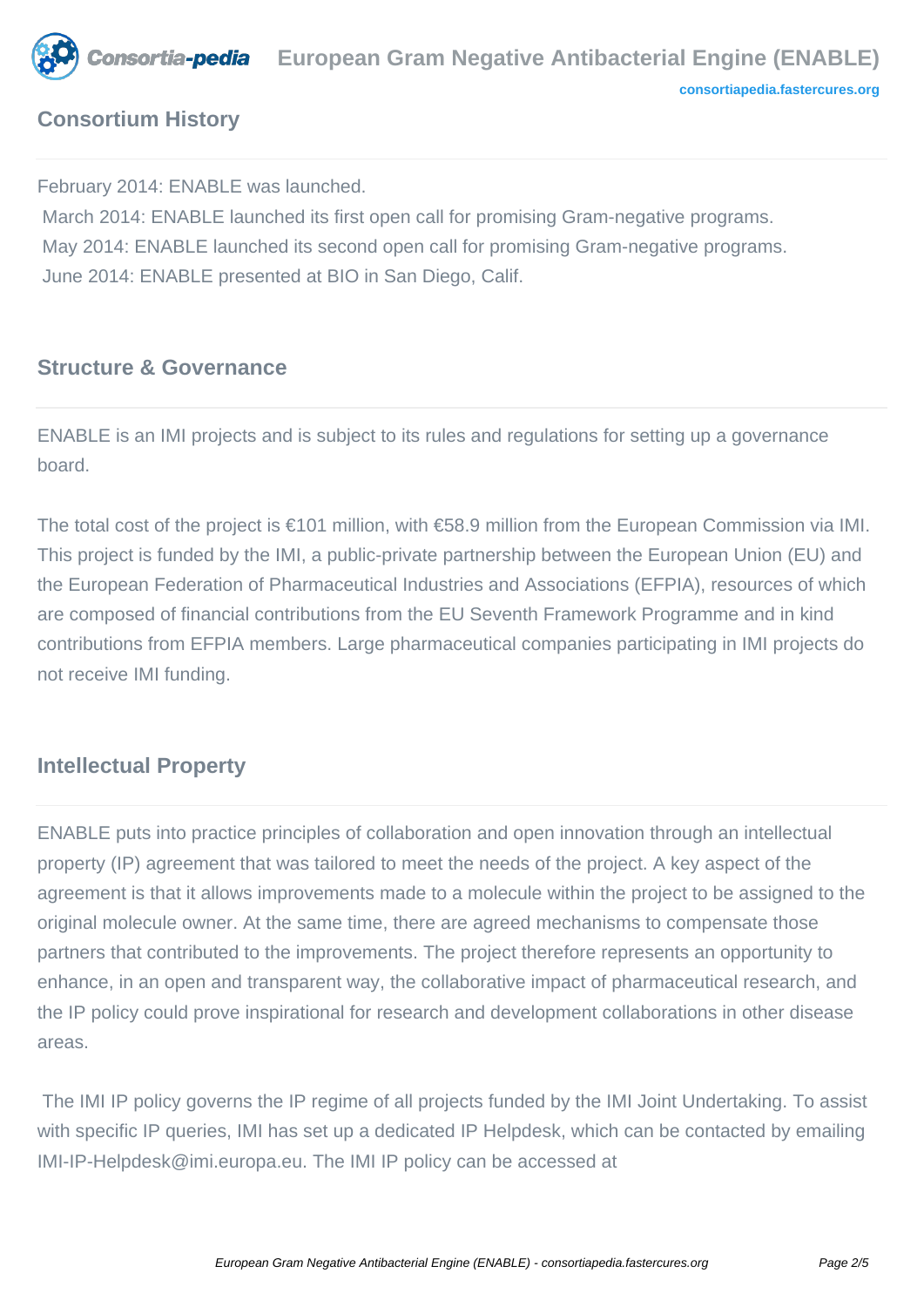**Consortia-pedia** [European Gram Negative Antibacterial Engine \(ENABLE\)](http://www.imi.europa.eu/sites/default/files/uploads/documents/imi-ipr-policy01august2007_en.pdf) **[consortiapedia.fastercures.org](http://consortiapedia.fastercures.org/)**

http://www.imi.europa.eu/sites/default/files/uploads/documents/imi-ipr-policy01august2007\_en.pdf

## **Data Sharing**

Spanning 13 countries, ENABLE brings together an initial set of 32 partners including 11 small to medium-sized enterprises (SMEs). SMEs participating in ENABLE will benefit from access to the top antimicrobial drug discovery and development expertise brought in by other partners to see their molecules further developed.

 According to IMI's IP policy, the participants undertake to disseminate the data as soon as reasonably practicable but not later than one year after the termination or expiry of the project. The project agreement shall include a description of the material, which must be disseminated in accordance with the IP policy and referenced in the grant agreement. If the participants do not disseminate within such time periods without good reason, then the Executive Office has the right to disseminate such results in a manner consistent with the grant agreement.

## **Impact/Accomplishment**

IMI's antimicrobial resistance (AMR) program, ND4BB, is the focus of a comment piece in Nature Reviews Microbiology by John Rex of AstraZeneca, who is involved in ND4BB. The article explains how IMI and other projects around the world are tackling the challenges in antibiotic research and development. The article concludes: "Although the [AMR] crisis is far from resolved, the leadership of the European Commission are to be commended for their far-sighted approach to creating ND4BB and its projects, all of which provide hope that the global community will have access to an adequate pipeline of novel antimicrobial agents with which to address the challenge of AMR."

#### **Links/Social Media Feed**

Homepage <http://nd4bb-enable.eu/> Other website <http://www.imi.europa.eu/content/enable>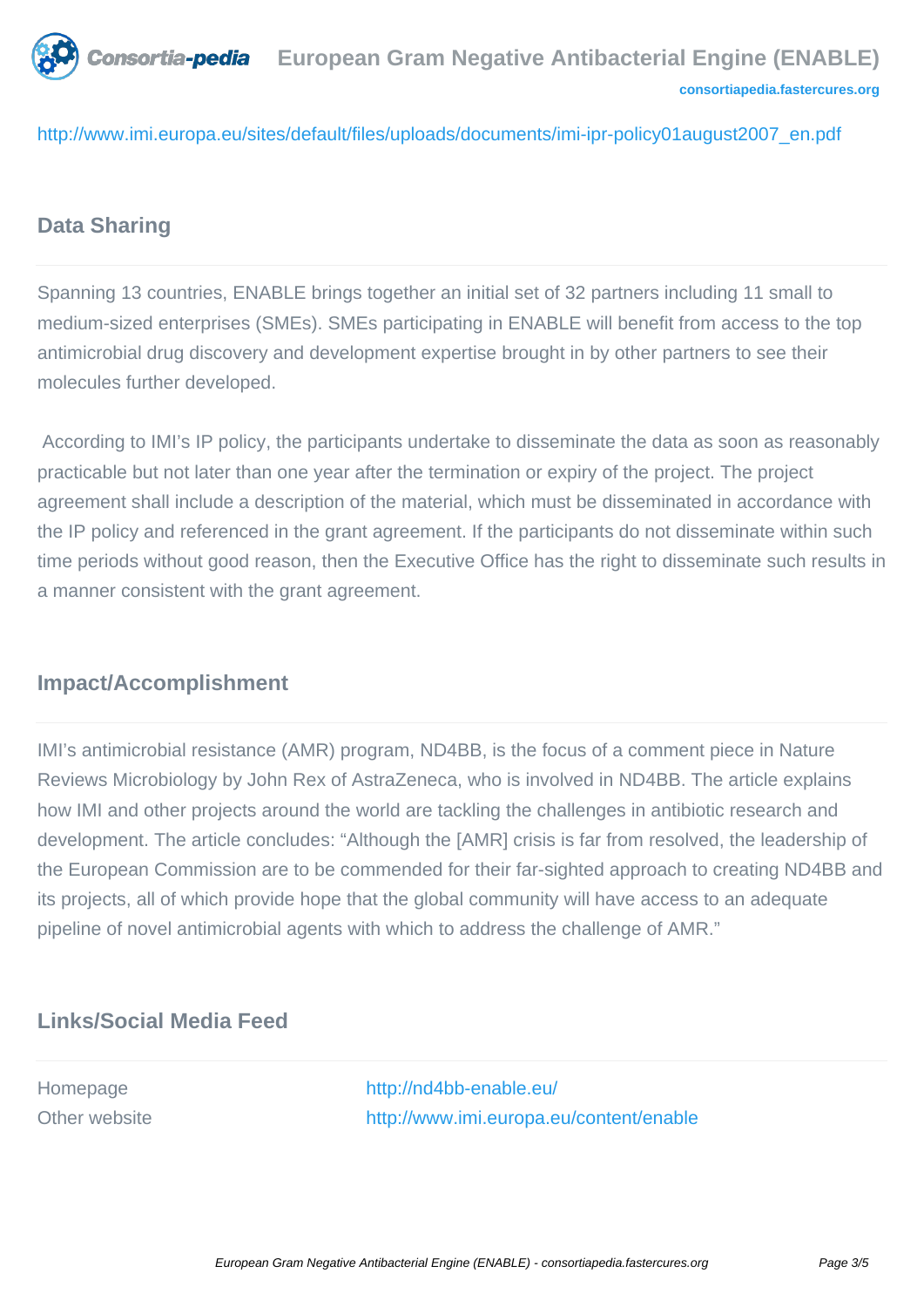

## **Points of Contact**

Robert Stavenger GlaxoSmithKline Research & Development Ltd phone: +1 610 917 7163 email: [Robert.a.stavenger@gsk.com](mailto:Robert.a.stavenger@gsk.com)

 Anders Karlén Uppsala University phone: +46 18 471 4293 email: [anders.karlen@orgfarm.uu.se](mailto:anders.karlen@orgfarm.uu.se)

#### **Sponsors & Partners**

Agencia Estatal Consejo Superior de Investigaciones Cientificas Asclepia Outsourcing Solutions BVBA Aston University AstraZeneca AB Basilea Pharmaceutica AG Beactica AB, Uppsala, Sweden Biomol-Informatics SL, Madrid, Spain Cardiff University European Biotechnology Network aisbl Fundación Centro de Excelencia en Investigación de Medicamentos Innovadores en Andalucía Medina GlaxoSmithKline Research and Development Ltd. Helsingin Yliopisto Hvidovre Hospital Inspiralis Ltd, Norwich, UK John Innes Centre KeytoLead AB, Sodertalje, Sweden Københavns Universitet